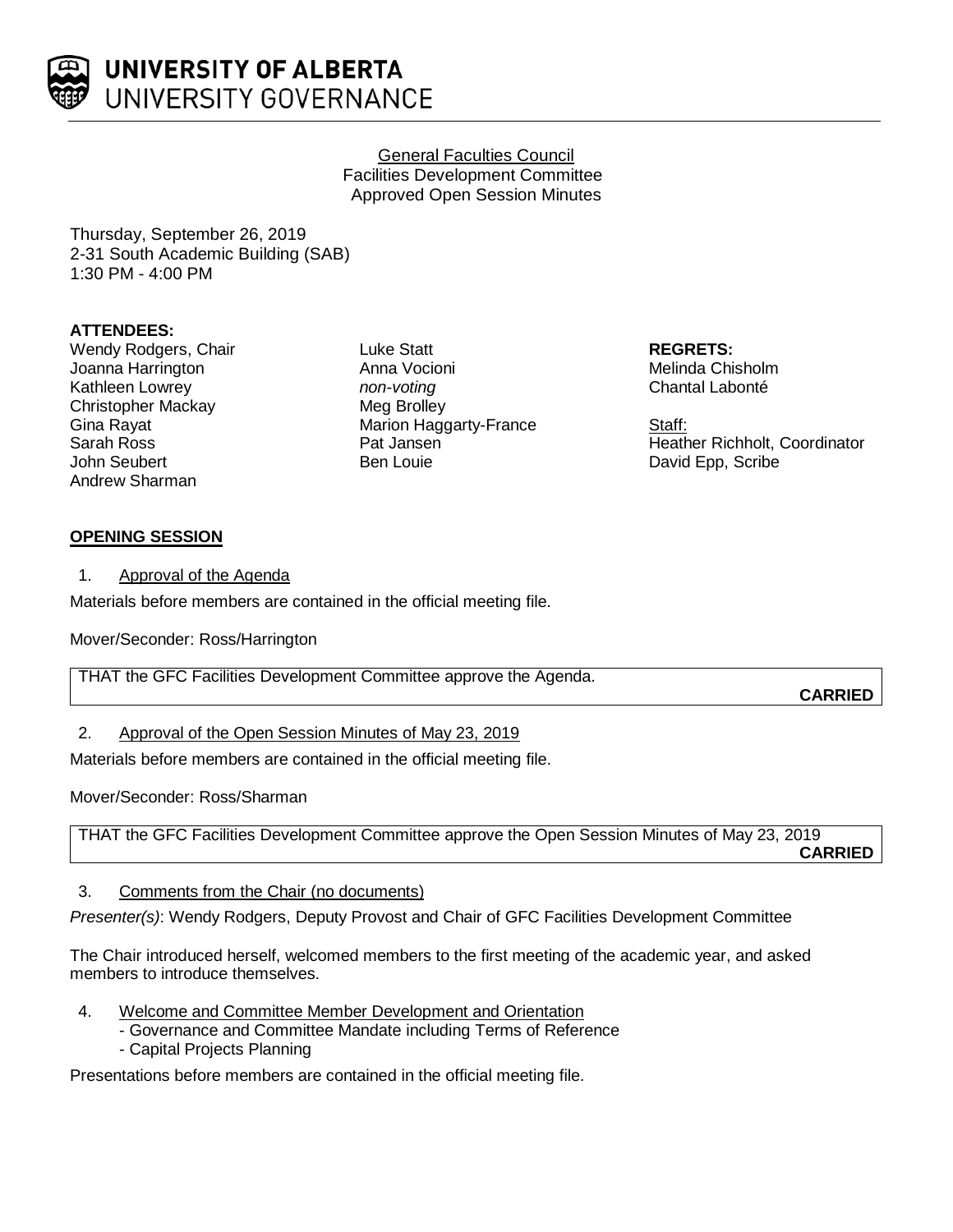*Presenter(s)*: Marion Haggarty-France, University Secretary; Meg Brolley, Secretary to GFC and Manager of GFC Services; Ben Louie, University Architect; Pat Jansen, Associate Vice-President, Planning and Project Delivery; Lorna Baker-Perri, Director, Space Management

#### *Discussion:*

Ms Haggarty-France and Ms Brolley gave a presentation on the structure of academic governance at the University of Alberta, GFC foundational documents, resources for members, and the mandate, responsibilities and delegated authority of the committee. They noted that academic governance at the university had been transformed through the recommendations of the Ad Hoc Committee on Academic Governance including Delegated Authority, almost all of which had been implemented. A survey requesting feedback on the orientation session would be sent to members following the meeting.

Mr Jansen, Ms Baker-Perri, and Mr Louie gave a presentation on the capital projects planning process, that included the role of primary planning documents such as the Long Range Development Plan (LRDP), Sector Plans, and Faculty Academic Plans used for accomodating the growth of the university and the changing needs for program delivery. They spoke about the collaborative proces that is undertaken as outlined in auxiliary strategic documents such as the Institutional Strategic Plan (ISP), the Comprehensive Institutional Plan (CIP) and the Integrated Asset Management Strategy (IAMS). It was noted that the University was classified as an alternative jurisdiction and was responsible to the *Post-Secondary Learning Act* (PSLA), not to civic planning processes. The presenters also provided a summary of project implementation and the governance process, noting that FDC was mostly involved in the project assessment and definition phases and not consulted on any financial issues.

# **ACTION ITEMS**

## 5. Election of Vice-Chair (no documents)

*Presenter(s)*: Wendy Rodgers, Deputy Provost and Chair of GFC Facilities Development Committee

Dr Harrington was acclaimed as Vice-Chair.

#### 6. Dentistry Pharmacy Building Core and Shell Redevelopment – Design Development Report

Materials before members are contained in the official meeting file.

*Presenter(s)*: Pat Jansen, Associate Vice-President, Planning and Project Delivery; Ben Louie, University Architect; Lorna Baker-Perri, Director, Space Management

*Purpose of the Proposal*: To provide members of the Facilities Development Committee with a design resolution for the repurposing and renewal of the Dentistry Pharmacy building under phase one – core and shell.

*Discussion:* Mr Jansen noted that the full proposal of the Dentistry Pharmacy Building Core and Shell Redevelopment was 622 pages and from a high-level perspective, the design will result in a lot of flexibility in the final use of the building. A future proposal for FDC would focus on the programing and occupant fit-out phase. He then reviewed the five project drivers for the project.

Ms Baker-Perri reviewed the five general space type categories noting that there were no plans to set up wet-lab research facilities. Ms Baker-Perri noted that the gross area had reduced from earlier plans mainly due to efficiency of design and mechanical systems.

Mr Louie reviewed the design of the building renewal in terms of sustainable development and smart growth, and the conceptual reference to the Greek Agora, the Roman Forum, and a Campus Centre. Mr Louie provided background on the changes to the building since 1922 and highlighted several features that were revealed after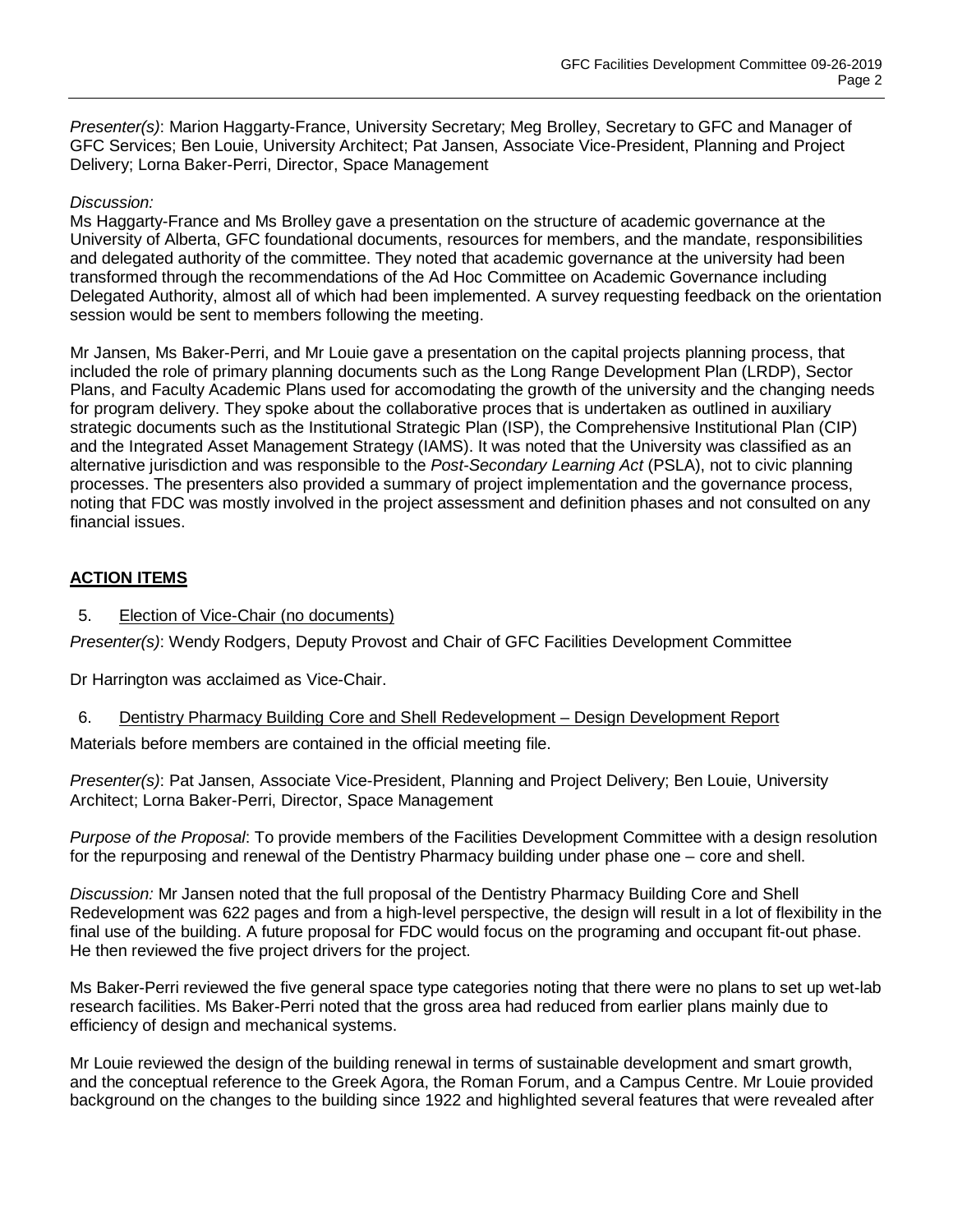stripping subsequent renovations back to the original construction, noting that many of these original designs only have minimal damage and would be restored where possible. Mr Louie said that much thought was given to the connection between the old and new buildings including a campus crossroads and a social street, and that there would be 12 on grade access points. Mr Louie noted that in the new building that there would be connections between upper floors for community interactions and spreading programs. Mr Louie noted that iconic photos of the original façade would still be possible as the north office tower would not be visible from the south side. He concluded by noting that making the building look inviting in the evening was considered because the days are short during the academic year.

Discussion and comments included, but were not limited to: a definition of "vertical university"; the updating of all wiring, plumbing and mechanical systems; and timelines for functional space programming.

Mover/Seconder: Sharman/Ross

THAT the GFC Facilities Development Committee approve, with delegated authority from General Faculties Council, and on the recommendation of Planning and Project Delivery, the design development report for the Dentistry Pharmacy building as the basis for further planning.

**CARRIED**

# **DISCUSSION ITEMS**

7. University of Alberta Botanic Garden: Entry Pavilion and the Diwan at the Aga Khan Garden-Substantial Development Community Open House #2

Materials before members are contained in the official meeting file.

*Presenter(s)*: Emily Ball, Director, Community Relations; Ben Louie, University Architect

*Purpose of the Proposal*: To provide members of the Facilities Development Committee with the open house presentation material of the proposed site options for the Entry Pavilion and the Diwan, and the resulting community feedback.

*Discussion:* Ms Ball explained that, in accordance with the Long Range Development Plan (LRDP), two community engagement opportunities were required concerning proposed substantial development. The second open house took place on June 25, 2019 and incorporated comments from Open House #1, showed how the design was developed, and how the building would look. The overall community impression was very good. She noted that both projects were donor funded and that tindal stone from the Dentistry Pharmacy building would be utilized.

There were no questions.

# 8. Integrated Asset Management Strategy Update (no documents)

*Presenter(s)*: Andrew Sharman, Vice-President (Facilities and Operations)

*Discussion:* Mr Sharman updated the Integrated Asset Management Strategy. He displayed a map that highlighted 5 or 6 smaller, non-teaching buildings in Sector 2 at 116 St and Saskatchewan Drive that would be closed and staff relocated. He noted that Alumni House was closed due to flooding from a burst pipe.

Mr Sharman reported that the university leased a lot of office space in Campus Tower and that the lease would expire in September 2020. Units would be moved to other areas on campus over the next 11 months and lease savings would be reinvested.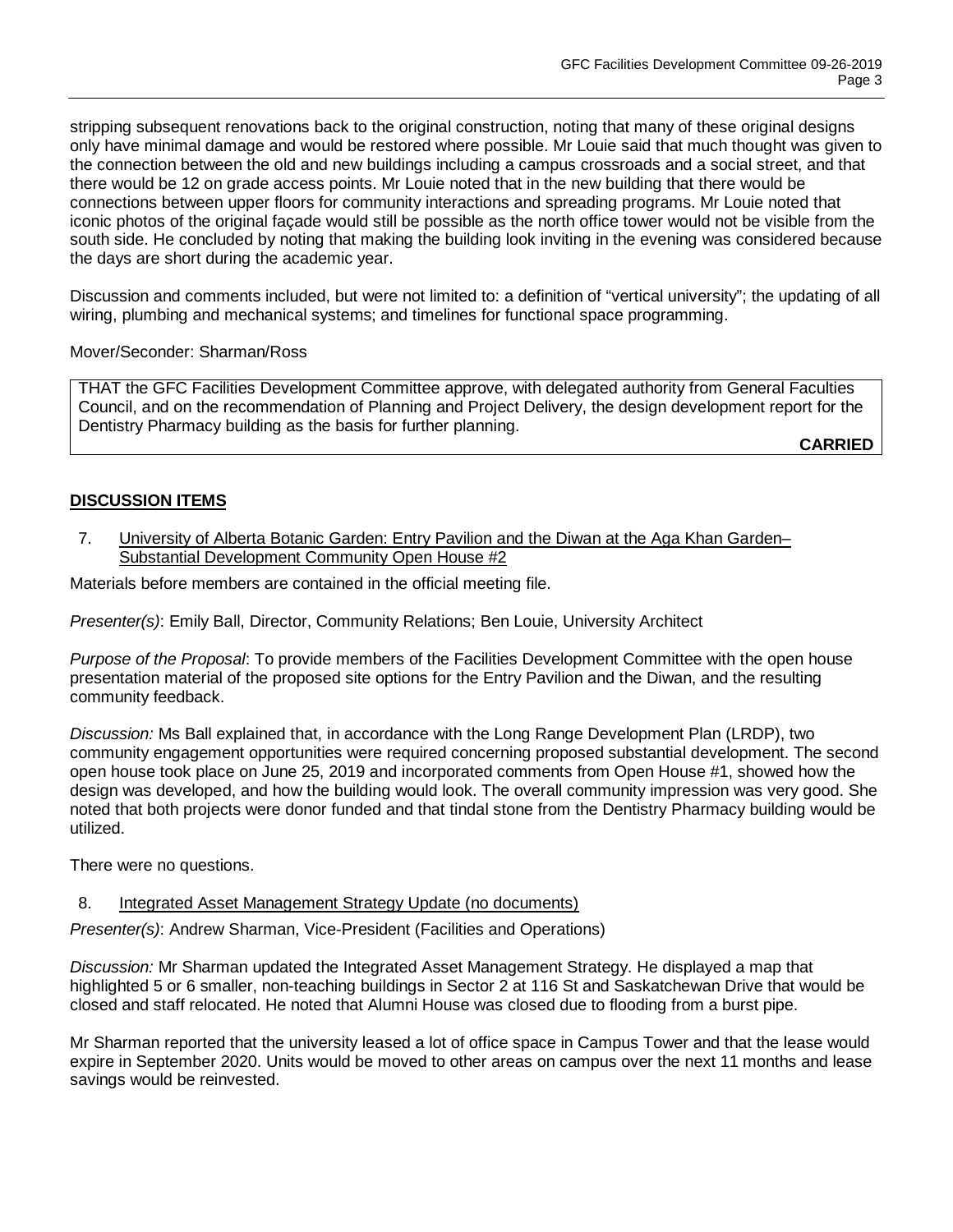Mr Sharman noted that the J.W. Scott Health Sciences Library may be moved out of the hospital to provide more clinical space.

Mr Sharman reported that Enterprise Square included the decant space for the Stanley Milner library, which would re-open in November 2019. This space would be used for some university staff as part of the relocation from Campus Tower.

A member noted that the J.W. Scott Health Sciences Library move may be delayed due to a major conference in May 2021 and the resulting moratorium on all construction at the university during that time.

#### 9. Projects Update from Facilities and Operations (no documents)

*Presenter(s)*: Pat Jansen, Associate Vice-President, Planning and Project Delivery

*Discussion:* Mr Jansen presented the following projects update:

#### **Past Projects – Construction Phase**

As noted at the May FDC meeting, there are several larger construction initiatives that involve only infrastructure renewal (and therefore not submitted to FDC) – Electrical Vault replacement (several sites), Van Vliet shower, locker and washroom renewal, Brain and Aging Research Building mechanical systems, and Fine Arts Building mechanical systems. These are all ongoing and in various stages of design and or construction with some dependent on budget confirmation.

**UA Botanical Garden (UABG) - Islamic Garden**: Project is just now through the warranty phase – no future reporting.

**Dentistry Pharmacy:** The project is progressing through the various design phases (as noted in today's meeting DD), site activities include ongoing demolition, and detailed core and shell design activities will now advance to full detailed drawings. The next FDC involvement will be directed to programming activities.

**Campus Utility Building – Electrical (CUBE):** The project will advance into construction and is scheduled for completion this fall. This is a non-occupied building.

**Central Academic Building (CAB):** Lower level renewal is open and well received by students and staff.

**Lister Renewal** (as information): Large capital expenditure but framed around functional renewal with no change in use.

#### **In Planning and/or Design Phase**

**Community Twin Arena:** the project, as previously noted, has advanced to the SD phase (and approved). Any further design activities are dependent on funding confirmation.

**Maskwa House:** no change, project has reached design development phase (and approved at FDC) – awaiting financial support. No further reporting.

**UA Pavilion (Garden and Entry Pavilion):** Garden pavilion design is construction ready and awaiting funding confirmation. The **Entry Pavilion** (no space programming considerations) is construction ready and is proceeding.

**Convocation Hall** (no change from May meeting): Facilities & Operations is engaged in a detailed building condition assessment and concept development phase for this building. There is no planned change of use but